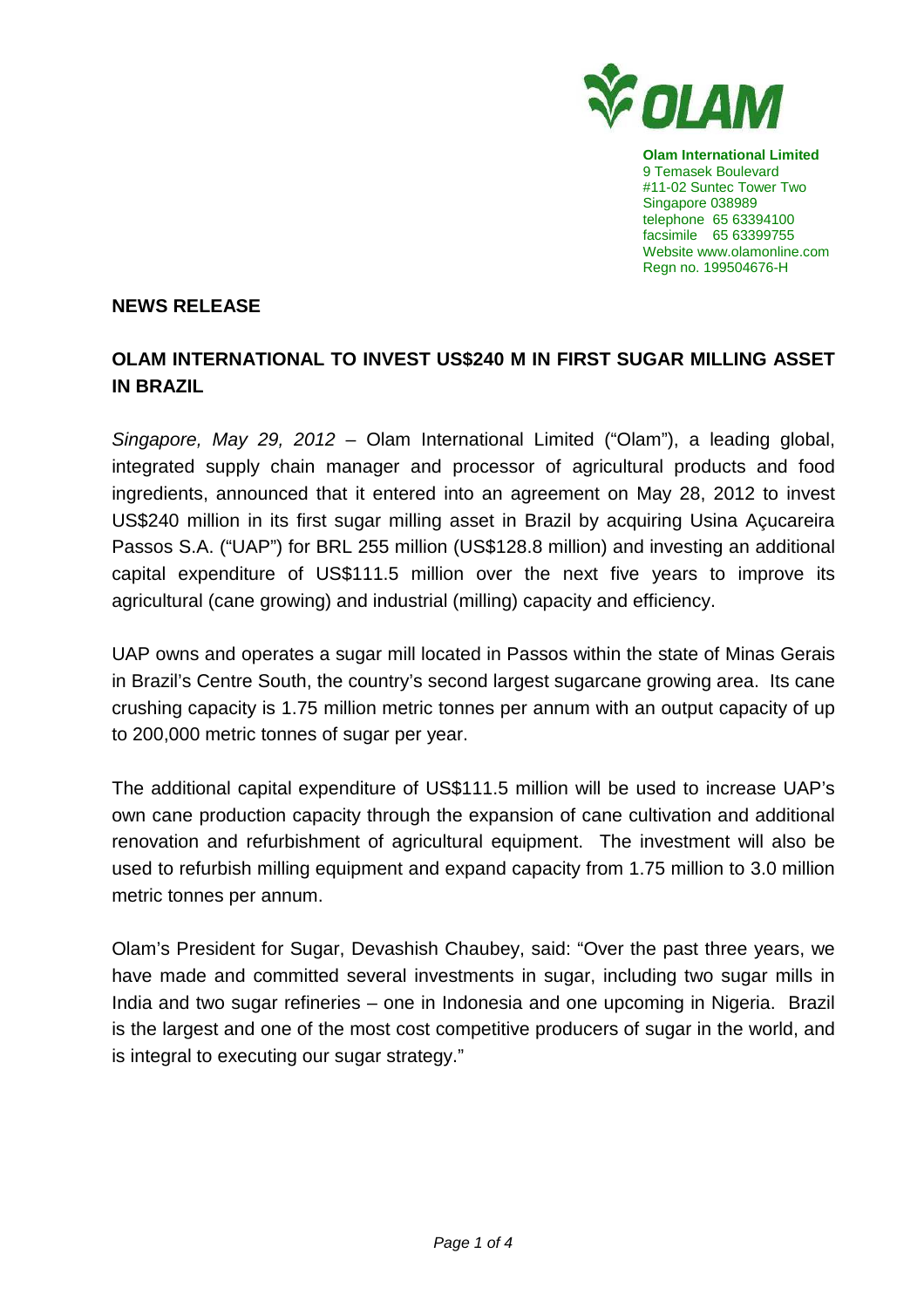

Olam's Senior Vice President and Regional Controller for South America, M Sathyamurthy added: "We are pleased to have identified a viable milling asset in UAP as it offers a number of structural advantages which can give us an attractive cost competitive position. With this investment, Olam has strengthened its commitment to the agricultural sector in Brazil where we have already built strong leadership positions in Coffee and Cotton."

Olam's strategic plan for the Sugar business is to build a configuration of milling assets in large sugar producing countries that have a comparative cost advantage, and invest in refining assets in large deficit-prone, consuming countries with regulated, structurally inefficient markets that offer the potential to extract high economic rents. The investment in UAP in Brazil is therefore consistent with this strategy given the country's central role and economics in the global sugar market.

## **Advantages of UAP**

UAP enjoys several structural advantages which enhance its attractiveness in the long term:

- 1 Agricultural conditions: Passos has comparable agro-climatic conditions and soil fertility the Brazil's prime cane production area located in Sao Paulo State.
- 2 Cane cultivation: About 75% of the cane crushed comes from UAP's own sugar plantations with the balance of the cane sourced from third party suppliers.
- 3 Cane expansion: Catchment radius of 50 kilometres provides a cultivable area of 130,000 hectares of which nearly 100,000 hectares can be converted to sugarcane cultivation.
- 4 Low competitive intensity: There are no neighbouring mills within an 80 kilometre radius.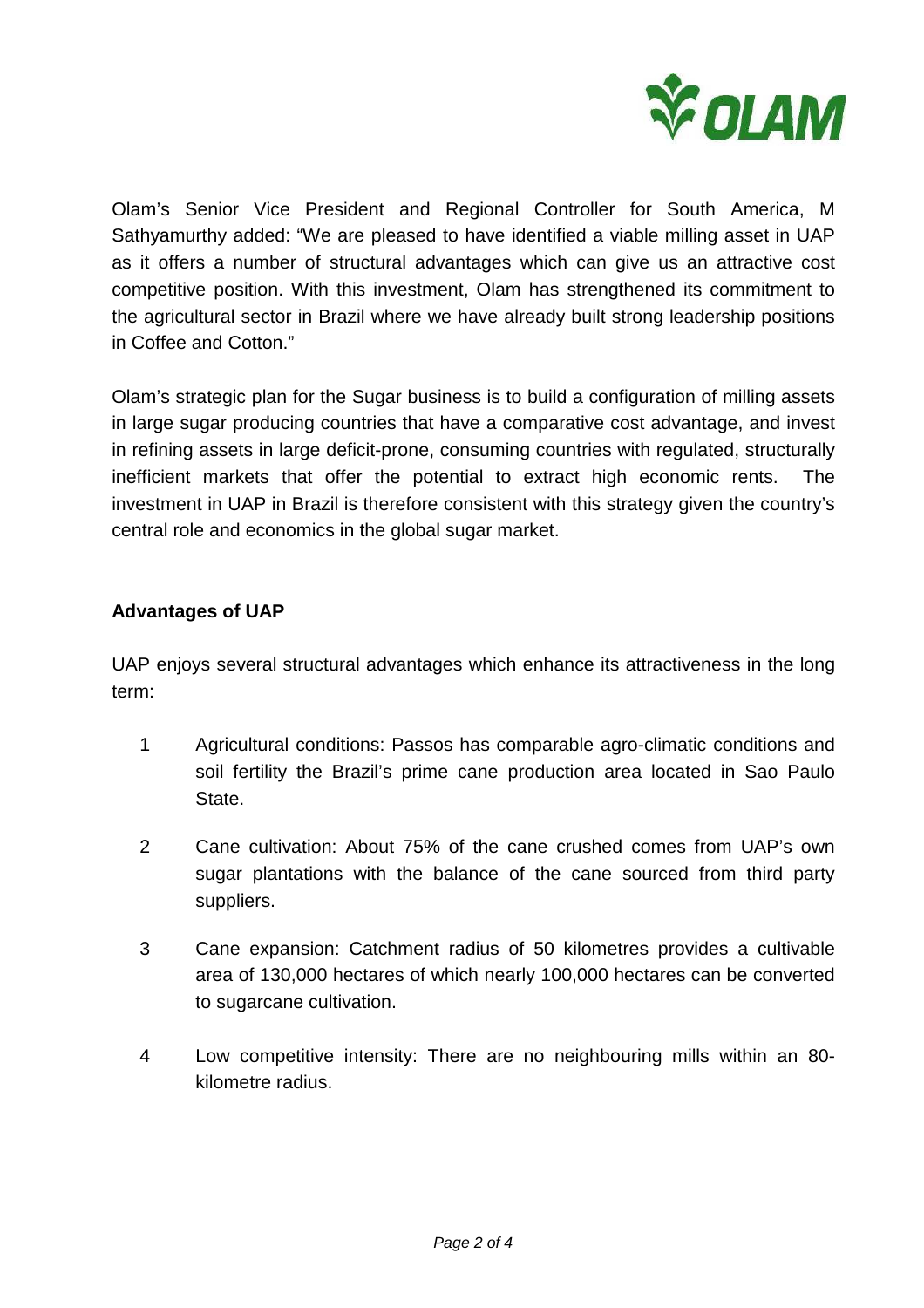

- 5 Proximity to export and domestic markets: UAP is located 9 kilometres from the town of Passos in the state of Minas Gerais and some 480 kilometres from the port of Santos. Its proximity to large cities means that it is also well placed to serve local markets.
- 6 Management accretion: Olam will acquire an experienced UAP management team with strong capabilities across all operational facets of sugar milling – from agriculture to industrial - which will accelerate the company's capabilities within the Brazilian context.

## **Financial Impact**

Funded through internal accruals and borrowings, the investment is expected to be earnings accretive from the second year of operation.

Olam expects to deliver EBITDA margin in excess of 30% by steady-state (FY2016) and generate Equity IRR in excess of 20% on this investment.

. . . . .